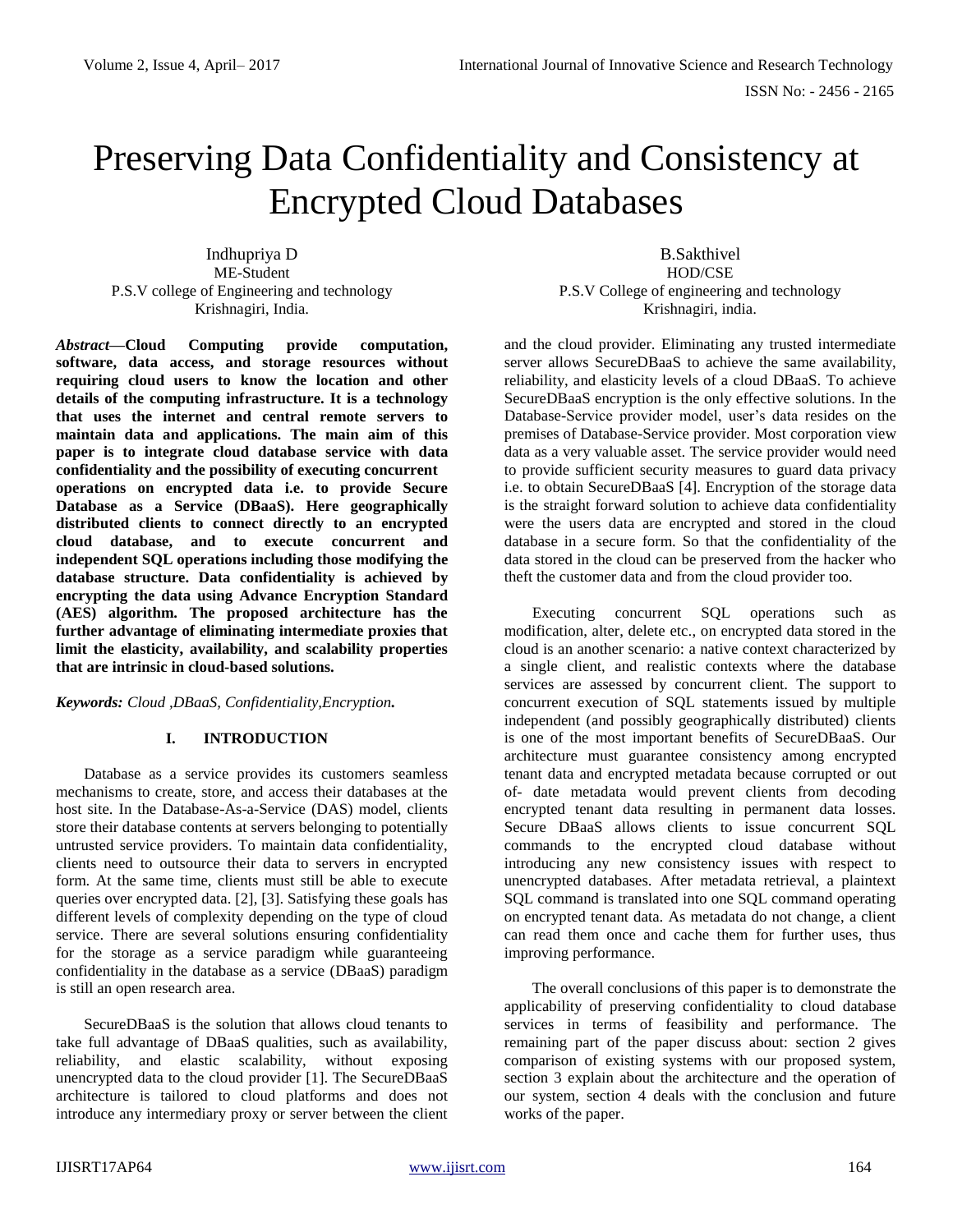#### **II. RELATIVE WORK**

Luca Ferretti, Michele Colajanni, and Mirco Marchetti proposed a "Distributed, Concurrent and Independent Access to Encrypted Cloud DataBase". This paper guarantees data confidentiality by allowing a cloud database server to execute concurrent SQL. The architecture design was motivated by a three goals: to allow multiple, independent, and geographically distributed clients to execute concurrent operations on encrypted data, including SQL statements that modify the database structure; to preserve data confidentiality and consistency at the client and cloud level;

Jum Li, Edward R. Omiecinski proposed an "Efficiency and Security Trade-Off in Supporting Range Queries on Encrypted Databases". This paper discusses concerned about protecting sensitive information of data and queries from adversaries in the DAS model. Data and queries need to de encrypted, while the database service provider should be able to efficiently answer queries based on encrypted data. [4]

Luca Ferretti, Michele Colajanni, and Mirco Marchetti proposed a "Supporting Security and Consistency for Cloud Database". This paper proposes a novel solution that guarantees confidentiality of data saved into cloud databases that are untrusted by definition. All data outsourced to the cloud provider are encrypted through cryptographic algorithms that allow the execution of standard SQL queries on encrypted data. [6]

Divyakant Agrawal, Amr El Abbadi, and Fatih Emekci Ahmed Metwally proposed a "Database Management as a Service: Challenges and Opportunities". This paper presents scalable secure and privacy preserving algorithms for data outsourcing. Instead of encryption, they use distribution on multiple data provider sites and information theoretically proven secret-sharing algorithms as the basis for privacy preserving outsourcing. The research is timely due to the ever increasing private and public data being generated. [5]

| <b>PAPER NAME</b>                                            | <b>ISSUES</b>                                                                                                    |
|--------------------------------------------------------------|------------------------------------------------------------------------------------------------------------------|
| Distributed, Concurrent and                                  | Fully homomorphic Independent Access to encryption is not Encrypted Cloud DataBases<br>applicable                |
| <b>Efficiency and Security</b><br><b>Encrypted Databases</b> | Expensive protocol Trade-Off in Supporting Rage<br>between client and Queries on<br>database provider is Needed. |
| Supporting Security and                                      | Intermediate proxies Consistency for Cloud Database are required for certain Architecture.                       |
| Database Management as a                                     | Data confidentiality Service: Challenges and is not preserved Opportunities                                      |

## **III. PROPOSED MODEL**

#### *A. System Model*

The architecture proposed in this paper guarantees data confidentiality by encrypting the user data using advanced encryption standard algorithm together with the ability to execute concurrent SQL operations [10].

SecureDBaaS is designed to allow multiple and independent clients to connect directly to the untrusted cloudDBaaS without any intermediate server. Here N number of clients can assess the database provided by the client. User can create tables in database provided by the cloud. Each plaintext table is transformed into a secure table by encrypting the data. The encrypted data and metadata are stored in the cloud database. Now the user is a Secure DBaaS client.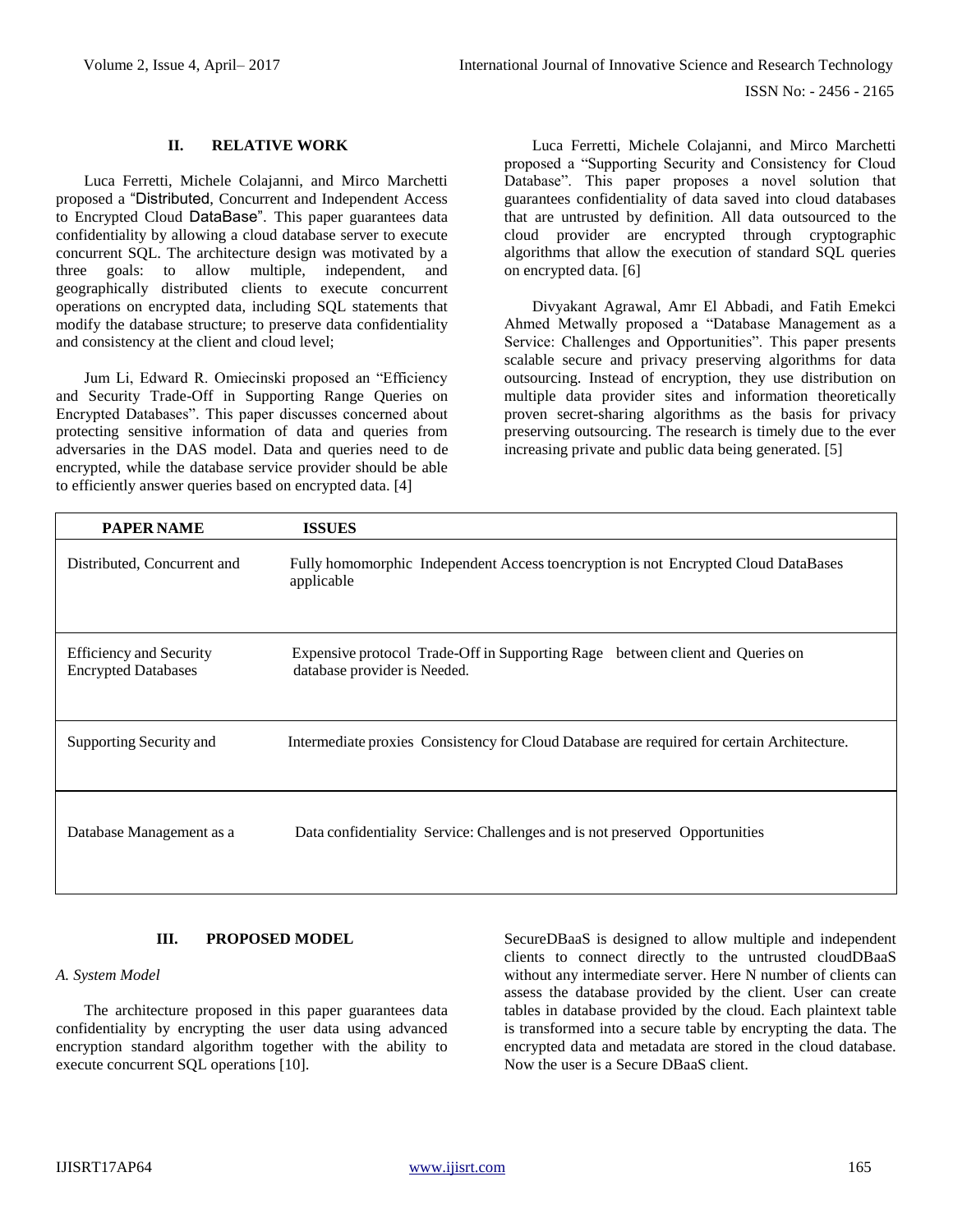

Fig 1. System Architecture for Preserving Confidentiality of DataBases as a Service (DBaaS)

The information managed by SecureDBaaS includes plaintext data, encrypted data, metadata, and encrypted metadata. Metadata generated by Secure DBaaS contain all the information that is necessary to manage SQL statements over the encrypted database in a way transparent to the user [10].

SecureDBaaS clients can retrieve the necessary metadata from the untrusted database through SQL statements, so that multiple instances of the SecureDBaaS client can access to the untrusted cloud database independently with the guarantee of the same availability and scalability properties of typical cloud DBaaS.

This paper is further splitter in to three modules

- Registration
- Data management
- SQL operations & File storage.

## *B. AES Algorithm*

AES (Advanced Encryption Standard) is a non-Feistel cipher that encrypts and decrypts a data block of 128 bits. It uses 10, 12, or 14 rounds. The key size, which can be 128, 192, or 256 bits, depends on the number of rounds. For example, if the key size used is 128 then the number of rounds is 10 whereas it is 12 and 14 for 192 and 256 bits respectively. At present the most common key size likely to be used is the 128 bit key [7].To provide security, AES uses four types of transformations: substitution, permutation, mixing, and keyadding. High level description for AES algorithm:

- Given a plaintext X, initialize state to be X and perform an operation Addroundkey, which x-ors the Round key with state.
- For each of the first  $r 1$  rounds, perform a substitution operation called SubBytes on state using an S-box; perform a permutation Shift Rows on state; perform an operation Mix Columns on state; and perform AddRoundKey.
- Perform SubBytes; perform ShiftRows; and perform AddRoundKey.
- Define the cipher text Y to be state.

## *C. Data Management*

Users have an initial level Registration Process at the web end. The users provide their own personal information for this process. The server in turn stores the information in its database. User account details will be maintained in Bank. This is to buy Database as a Service through Internet Banking. User can access database services provided by the cloud. User can choose database and specify time period of the database. Cloud provides cost of the database service. After successful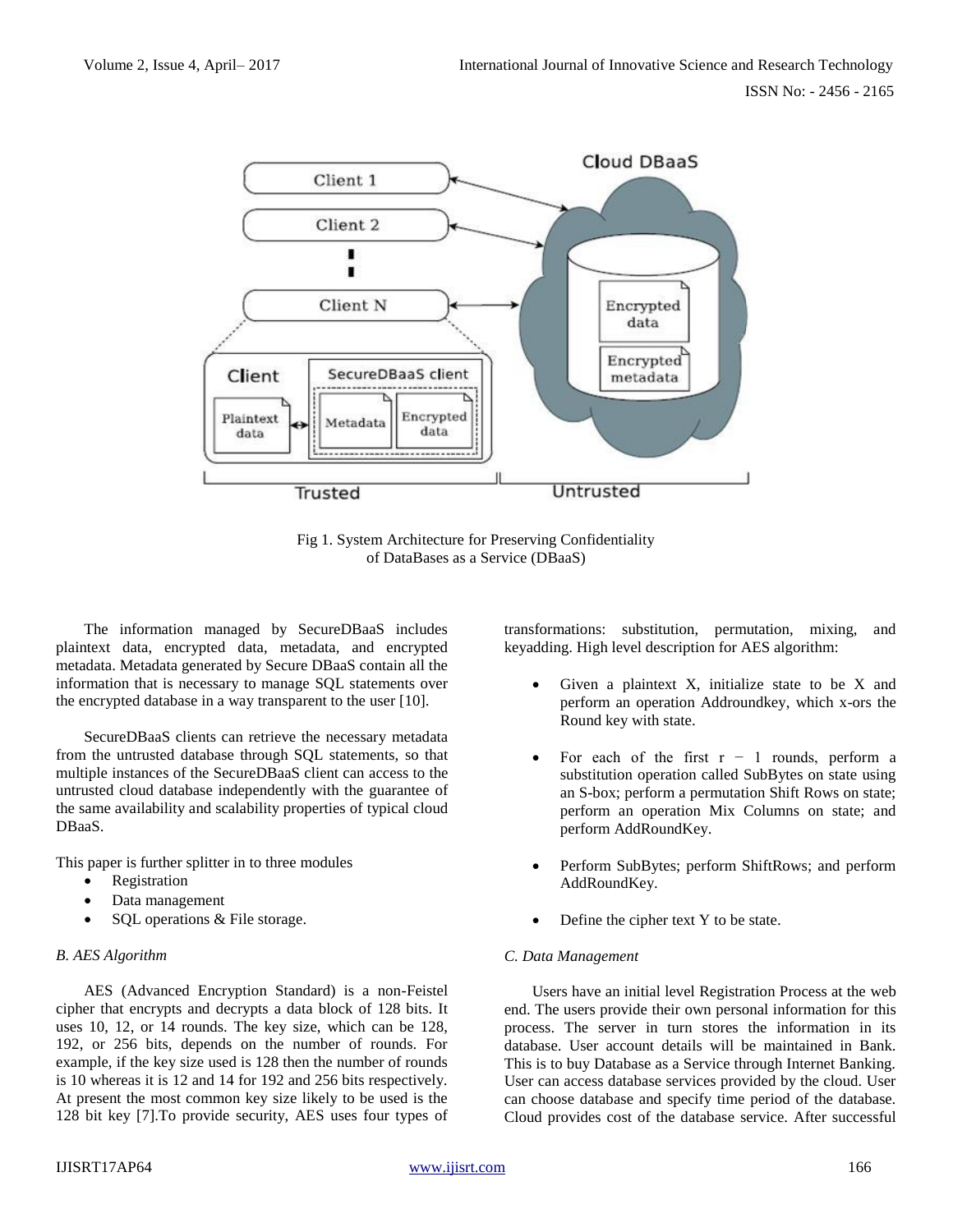payment of bank transaction, user can access database service from cloud.

We have to preserve the confidentiality of the stored data and even of the database structure because table and column names may yield information about saved data [12]. Encrypted tenant data are stored through secure tables into the cloud database. To allow transparent execution of SQL statements, each plaintext table is transformed into a secure table because the cloud database is untrusted. The name of a secure table is generated by encrypting the name of the corresponding plaintext table. Table names are encrypted by means of the same encryption algorithm and an encryption key that is known to all the SecureDBaaS clients.

Metadata generated by Secure DBaaS contain all the information that is necessary to manage SQL statements over the encrypted database in a way transparent to the user [8].User can create tables in database provided by the cloud. Each plaintext table is transformed into a secure table. Now the user is a Secure DBaaS client. After successful creation of the table, now user can insert data into a table. Table data will be encrypted by means of the Advanced Encryption Standard (AES) algorithm.

Only trusted clients that already know the master key can decrypt the metadata and acquire information that is necessary to encrypt and decrypt tenant data SecureDBaaS stores metadata in the metadata storage table that is located in the untrusted cloud as the database. This is an original choice that augments flexibility, but opens two novel issues in terms of efficient data retrieval and data confidentiality. To allow SecureDBaaS clients to manipulate metadata through SQL statements, we save database and table metadata in a tabular form. Even metadata confidentiality is guaranteed through encryption.

This mechanism has the further benefit of allowing clients to access each metadata independently, which is an important feature in concurrent environments.

## *C. SQL Operations & File Storage*

User performs SQL operations in Database. User can alter table data in cloud database. Modification of Table data will be encoded and encrypted in the Cloud. User doesn't need a table in database; he/she can perform delete operation. Table deleted by the user will be removed from cloud database. The support to concurrent execution of SQL statements issued by multiple independent (and possibly geographically distributed) clients is one of the most important benefits of SecureDBaaS with respect to state-of-the-art solutions. Our architecture must guarantee consistency among encrypted tenant data and encrypted metadata because corrupted or out-of-date metadata would prevent clients from decoding encrypted tenant data resulting in permanent data losses [9]. Secure DBaaS allows

clients to issue concurrent SQL commands to the encrypted cloud database without introducing any new consistency issues with respect to unencrypted databases [8]. After metadata retrieval, a plaintext SQL command is translated into one SQL command operating on encrypted tenant data. As metadata do not change, a client can read them once and cache them for further uses, thus improving performance. User store files with limited storage in cloud. If the user needs extra storage, user can request cloud to provide storage [11]. User can specify space requirements and he/she buy storage space. After successful bank transaction, requested storage will be allocated to the user. Now user can upload data to cloud. At the time of uploading, data will be encoded using Base64 algorithm and encrypted using Data Encryption Standard (DES) algorithm. Cloud users data is plotted as a Graph. Graph shows each user storage space in cloud.

# **IV. CONCLUSION AND FUTURE WORK**

This paper proposes a solution that guarantees confidentiality of data saved into cloud databases that are untrusted by definition. All data outsourced to the cloud provider are encrypted through Advanced Encryption Standard (AES) algorithms and allow the execution of standard SQL queries on encrypted data stored in the cloud. This paper allows direct, independent and concurrent access to the cloud database and that supports even changes to the database structure. It does not rely on a trusted proxy that represents a single point of failure and a system bottleneck, and that limits the availability and scalability of cloud database services.

In particular, concurrent read and write operations that do not modify the structure of the encrypted database cause negligible overhead. Dynamic scenarios characterized by (possibly) concurrent modifications of the database structure are supported, but at the price of high computational costs. These performance results open the space to future improvements that we are investigating.

## **V. ACKNOWLEDGMENT**

The authors would like to thank Prof. Lorenzo Alvisi of the University of Texas at Austin for his constructive comments on preliminary versions of this paper.

#### **REFERENCES**

[1]. Luca Ferretti, Michele Colajanni, and Mirco Marchetti, "Distributed, Concurrent, and Independent Access to Encrypted Cloud Databases", IEEE transactions on parallel and distributed systems, vol. 25, no. 2, February 2014.

[2]. H. Hacigu mu s , B. Iyer, and S. Mehrotra, "Providing Database as a Service," Proc. 18th IEEE Int'l Conf. Data Eng., Feb. 2002.